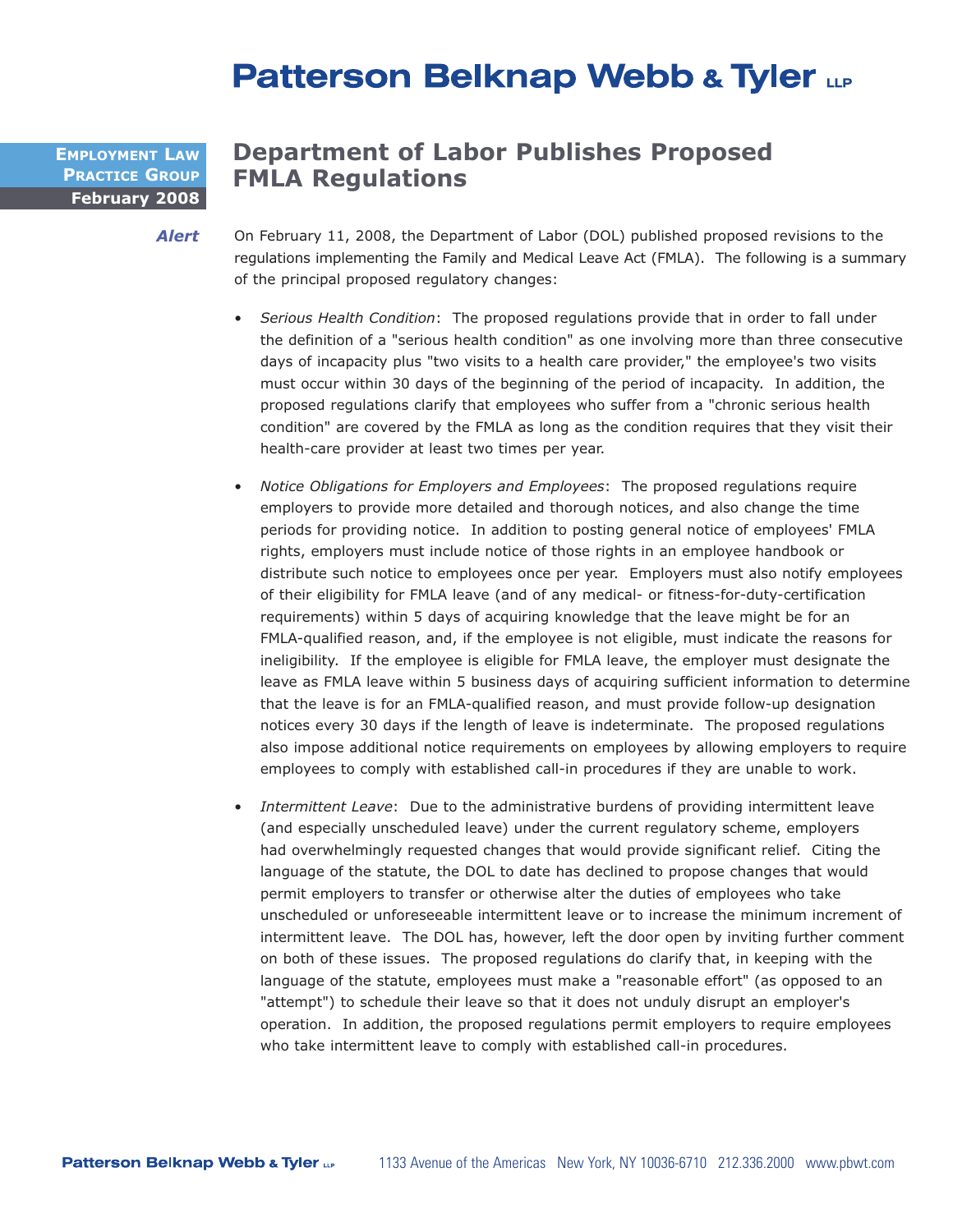- *Medical Certifications*: The proposed regulations allow employers, provided that they comply with HIPAA's privacy regulations, to contact health-care providers directly for the purpose of clarifying an employee's medical-certification form — whereas under the current regulations, employers may only have their own health-care provider contact the employee's health-care provider. The proposed regulations include a revised medicalcertification form, which, unlike the current form, allows health-care providers to provide information about an employee's symptoms, diagnoses, and medications, although employers may not require such information. The proposed regulations also allow employers regularly to request recertification of an employee's ongoing health condition.
- *Attendance Bonuses*: The proposed regulations provide (contrary to the present regulations) that an employer may disqualify employees on FMLA leave from eligibility for attendance bonuses, such as "perfect attendance" awards, as long as the employer treats employees on non-FMLA leave identically.
- *Fitness-for-Duty Certifications*: The proposed regulations allow an employer to require that an employee's fitness-for-duty certification at the conclusion of FMLA leave address the employee's ability to perform the essential functions of his/her job and, where reasonable job-safety concerns exist, that an employee on intermittent leave also submit such a certification before returning to work.
- *Waiver of Rights/Claims*: The proposed regulations confirm that (contrary to a Fourth Circuit decision) employees and employers may voluntarily settle disputed FMLA claims without the prior approval of a court or the DOL.
- *Substitution of Paid Leave for FMLA Leave*: The proposed regulations clarify that an employer may apply its normal leave rules when an employee substitutes paid vacation or personal leave, or leave under a "paid time off" plan, for FMLA leave.
- *Retroactive Designation of FMLA Leave*: In recognition of the Supreme Court's 2002 decision in *Ragsdale v. Wolverine World Wide, Inc*., the proposed regulations allow employers to retroactively designate an employee's leave as FMLA leave, provided that the failure to timely designate the leave did not harm the employee.
- *Leave for Families of Military Servicemembers*: The proposed regulations do not cover the new leave provisions for families of military servicemembers, but instead invite public comment on these new provisions as well as in response to specific questions related to them. As detailed in our February 5, 2008 client alert, these provisions were added to the FMLA by way of the National Defense Authorization Act for FY 2008 (NDAA), which President Bush signed into law on January 28, 2008.